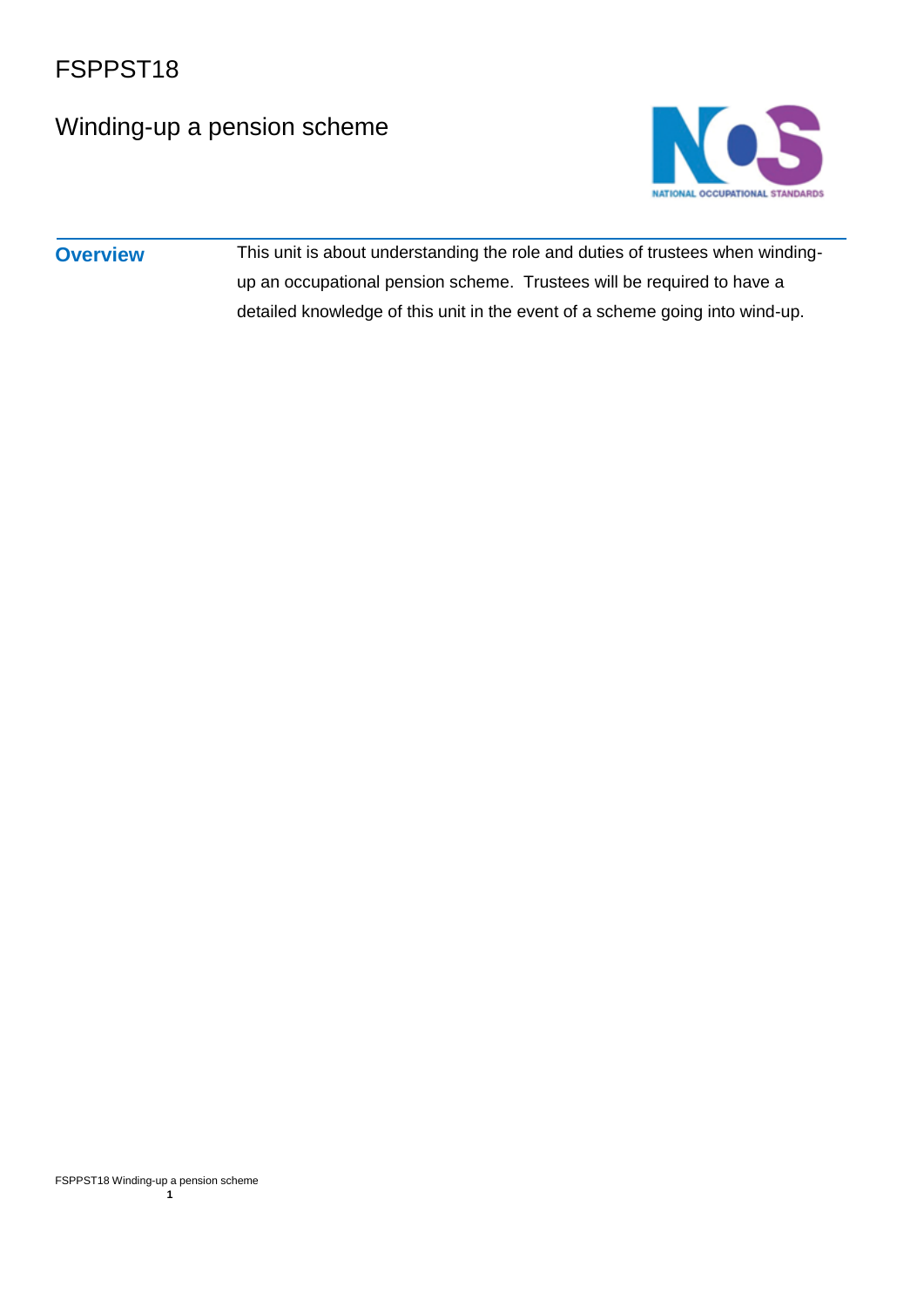### Winding-up a pension scheme

### **Performance criteria**

| You must be able to: | P1             | Recognise the need to review the scheme's amendment power prior to  |
|----------------------|----------------|---------------------------------------------------------------------|
|                      |                | triggering wind-up.                                                 |
|                      | P <sub>2</sub> | Prepare a wind-up project plan at the earliest opportunity and      |
|                      |                | implement and monitor progress against the project plan.            |
|                      | P3             | Consider the need to appoint a suitably experienced project manager |

- or independent trustee to oversee the winding-up process. P4 Recognise the statutory requirements to provide information to members and beneficiaries (including the need to notify them within one month of commencement of winding-up) and consider the need for regular ongoing communications with them.
- P5 Recognise how and when to report to the Pensions Regulator when wind-up commences and when it is completed.
- P6 Consider the appropriate level of data cleansing and benefit audit required and the extent to which member tracing is needed.
- P7 Put in place the process for surrendering the scheme's contracting-out certificate and for reconciling the scheme's contracting-out liabilities with the National Insurance Services to Pensions Industry (if relevant).
- P8 Calculate the value of any debt due from the employer(s) under section 75 of the Pensions Act 1995 (DB only) and the need to trigger payment of the debt. Take steps to secure payment of the debt from the employer(s).
- P9 Identify how assets are allocated between different types of members in hybrid schemes.
- P10 Consider the impact of the commencement of the winding-up of the scheme on the scheme's funding position, the terms of the scheme's recovery plan and the scheme's investment strategy.
- P11 In the case of insolvent wind-ups, recognise how the Pension Protection Fund (PPF) assessment process operates, when this must be undertaken and the conditions under which the scheme's liabilities will be taken over by the PPF (including ensuring benefits have been equalised appropriately).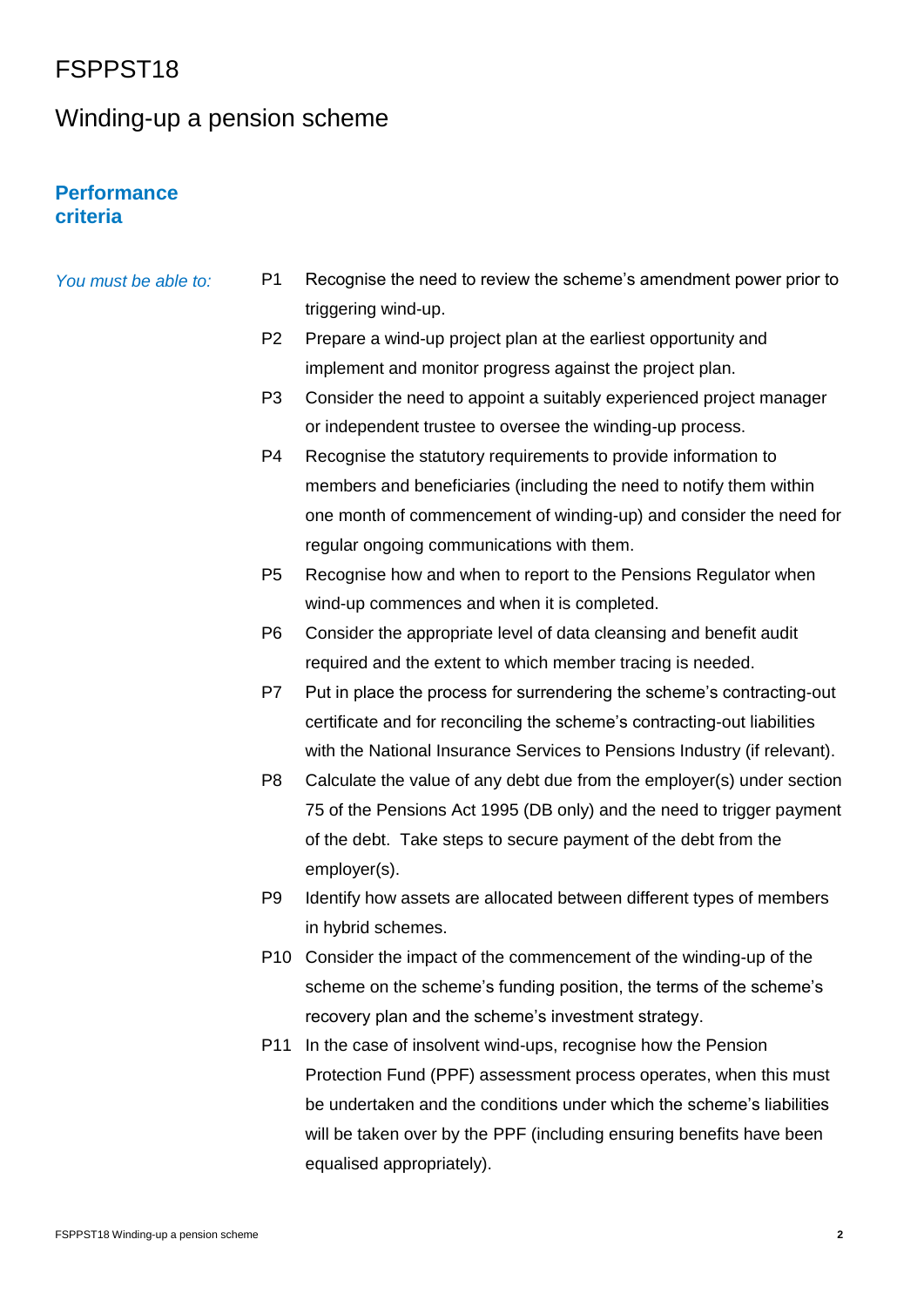# Winding-up a pension scheme

P12 Recognise how the statutory priority order (set out in section 73 of the Pensions Act 1995) impacts the benefits payable to the members of the scheme and adjust benefit payments accordingly.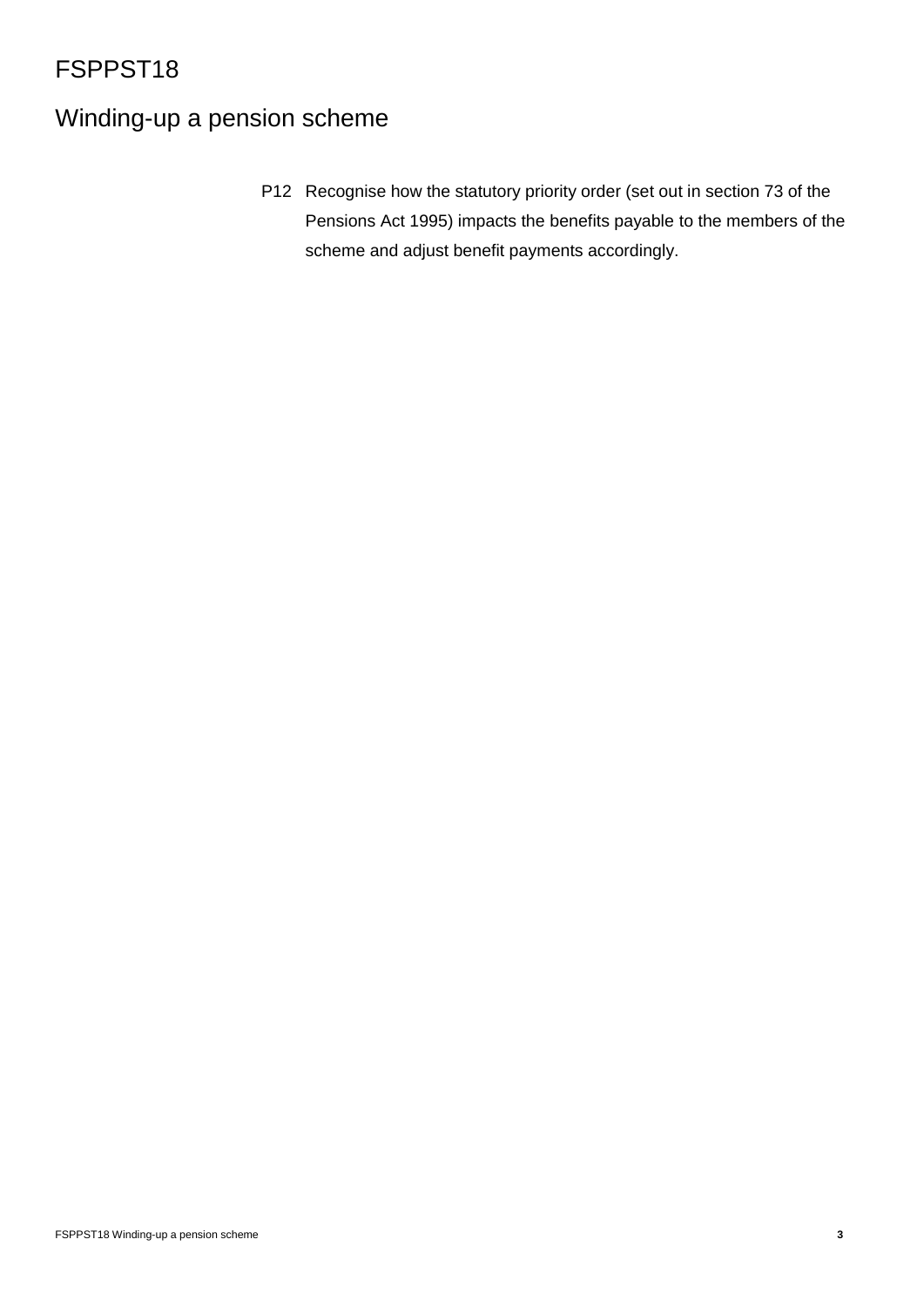### Winding-up a pension scheme

### **Knowledge and understanding**

### *You need to know and understand:*

These NOS for Pension Scheme Trusteeship have been developed by the industry and incorporate the regulatory requirements contained in TPR's Trustee Knowledge and Understanding (TKU) scope guidance as the underpinning specification of technical knowledge. The scope guidance is available at: [http://www.thepensionsregulator.gov.uk/docs/tku-scope-for-db](http://www.thepensionsregulator.gov.uk/docs/tku-scope-for-db-with-dc-2009.pdf)[with-dc-2009.pdf](http://www.thepensionsregulator.gov.uk/docs/tku-scope-for-db-with-dc-2009.pdf)

The original NOS for Pension Scheme Trusteeship were published by the Financial Services Skills Council in 2007. This revised version, which is based upon the 2009 version of TPR's TKU Scope, was produced under the auspices of the Financial Skills Partnership and finalised in December 2011.

In a dynamic and regulated environment, those matters of detail which have particular prominence tend to change over time. At the point at which these NOS were revised, December 2011, the following matters were highlighted as being of particular significance for trustees:

- 1 Asset protection, in particular relating to:
	- a. stock lending
	- b. escrow accounts
	- c. counterparty risk
	- d. repo transactions
- 2 Compensation available where assets are lost other than through investment risk, especially:
	- a. scenarios in which a scheme may not be eligible for compensation
	- b. actions which can be taken to mitigate such risks
- 3 Issues to consider when assessing investment performance, including:
	- a. risk-return
	- b. diversification
	- c. correlation
	- d. time spans over which to measure performance
- 4 Indicators used to review the performance of service providers: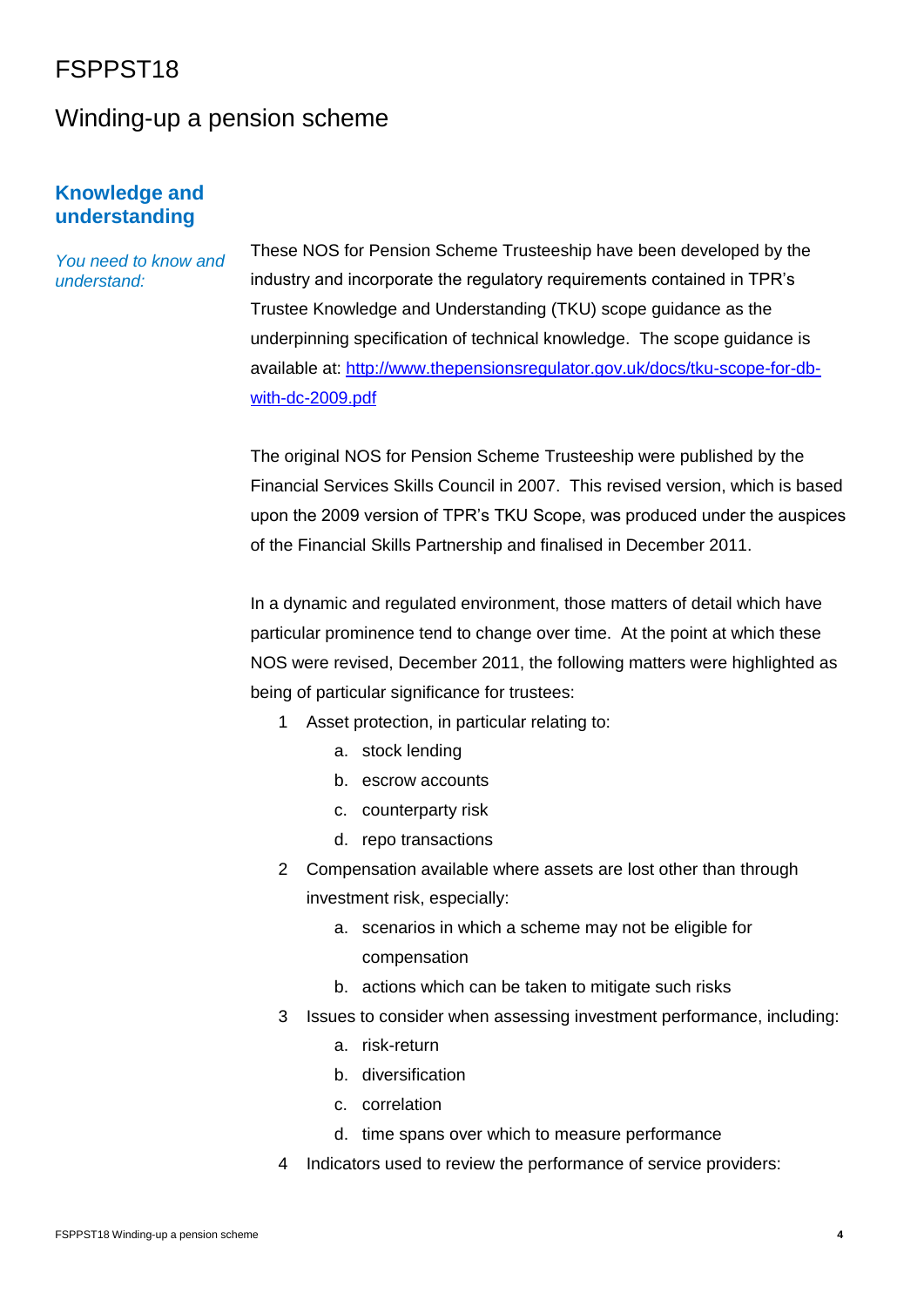# Winding-up a pension scheme

- a. service standards
- b. service level agreements
- 5 Construction of default options for Defined Contribution schemes
- 6 Auto enrolment compliance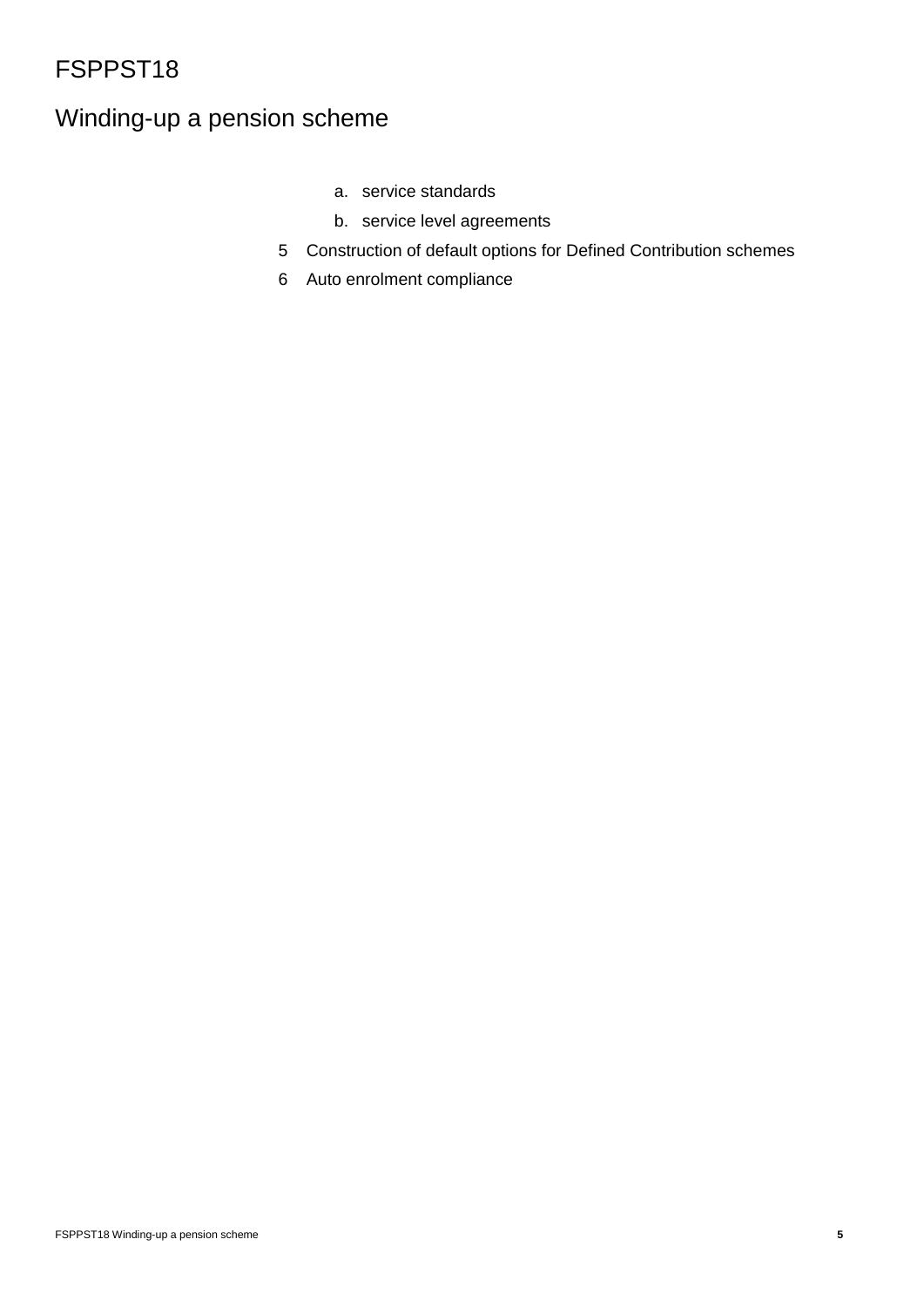### Winding-up a pension scheme

### **Additional Information**

- **Behaviours** 1 Acquire and maintain an appropriate level of knowledge and understanding about pension matters generally and their scheme in particular
	- 2 Act lawfully in accordance with trust law, all other relevant legal requirements and in accordance with the scheme's trust deed and rules
	- 3 Act prudently, conscientiously and honestly, in the spirit of stewardship inherent in a trustee's role and responsibilities
	- 4 Use their knowledge, skills and discretionary powers to secure the best outcomes for existing and potential scheme beneficiaries and strike a fair balance between the interests of the different classes of member
	- 5 Act fairly and consistently in the best interests of existing and potential scheme beneficiaries
	- 6 Recognise and deal appropriately with conflicts of interest
	- 7 Prepare fully for meetings
	- 8 Participate at meetings and play a full part in discussions
	- 9 Take advice on technical matters and challenge and clarify any professional advice received where necessary
	- 10 Invest funds appropriately
	- 11 Maintain confidentiality with all parties at all times
	- 12 Support fellow trustees
	- 13 Seek to maintain an effective working relationship with the sponsoring employer(s), challenging if appropriate and taking the employers' interests and concerns into account where relevant
	- 14 Complete agreed actions on time